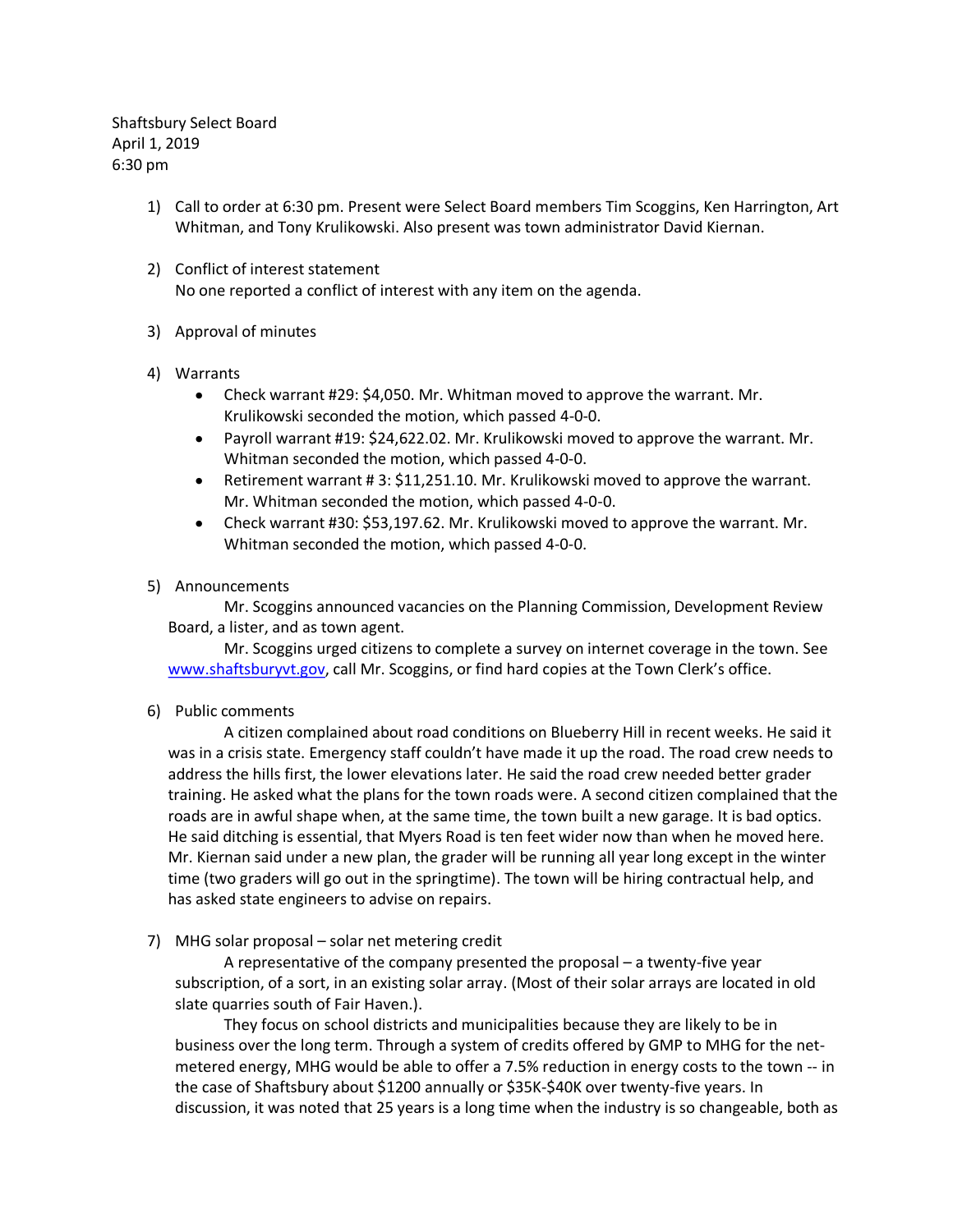regards regulation and in terms of advances in technology. Mr. Scoggins asked for a sample contract to review.

8) Planning Commission appointments – Michael Cichanowski, Michael Foley

Mr. Whitman moved to appoint Mr. Cichanowski and Mr. Foley to three years terms on the Planning Commission. Mr. Harrington seconded the motion, which passed.

### 9) USDA Community Connects grant

Mr. Scoggins noted that at the last meeting, the Select Board voted to pursue a USDA Community Connects grant. He has since learned that the grant isn't something the town can use right now, and he will not pursue it.

### 10) Treasurer's report

Melanie Dexter presented the semi-monthly report. Delinquent taxes are coming in. The end of year picture is starting to come into focus and it is right on target. All further garage expenses will be paid from the garage reserve.

## 11) DPW report

Mr. Kiernan reported on Michael Yannotti's behalf. A bid will be put out for a number of grants-in-aid projects for projects on Cider Mill, Cold Spring, Murphy Hill, West Mtn, Horton Hill, and Holy Smoke (if an environmental issue can be resolved). These must be done by June 30 to comply with grant requirements.

The class 3 road fund will be used to address projects on Shaftsbury Hollow and West Mtn. Road.

The substrate beneath the dip on White Creek Rd. will be sampled per state request. In future, the town will stockpile gravel from Wallingford at the new garage.

Mr. Kiernan showed a slide of a compactor attachment for the grader he would like to purchase at a cost of \$39,550 delivered and installed. The town has that sum in the equipment fund even after purchasing, as pledged to N. Bennington, a used truck. There was no objection to putting the equipment out to bid. Mr. Kiernan will call around to find out when the possible vendors would be able to deliver the equipment. If necessary, an emergency meeting can be held to approve purchasing the unit in time to use it this spring.

The Hollow Hideaway project costs are being updated. It will be built summer 2020.

# 12) Personnel Policy Amendment – Cellular Phone Usage

The new policy would make it clear that the use of a cell phone while on duty, except in the case of an emergency or while on break, is prohibited. Mr. Whitman noted that CDL drivers are covered by federal regulations and that by law those prohibitions must be spelled out to employees. Mr. Scoggins was concerned that the rule might prohibit a road crew member from taking a picture of a problem, and would like to postpone a decision until the next meeting.

### 13) Cole Hall/Garage Update

- a. Mr. Kiernan said he'd received a bid for \$1800 to seal the balcony as required by the fire safety. To be built after the turn of the fiscal year. The fire wall will make light storage possible. The board did not object to entering into that contract.
- b. Correctional Industries will charge \$4386.58 for two 48" x 72" conference tables for the meeting rooms and three desks, delivered and installed. The Hawkins fund can cover